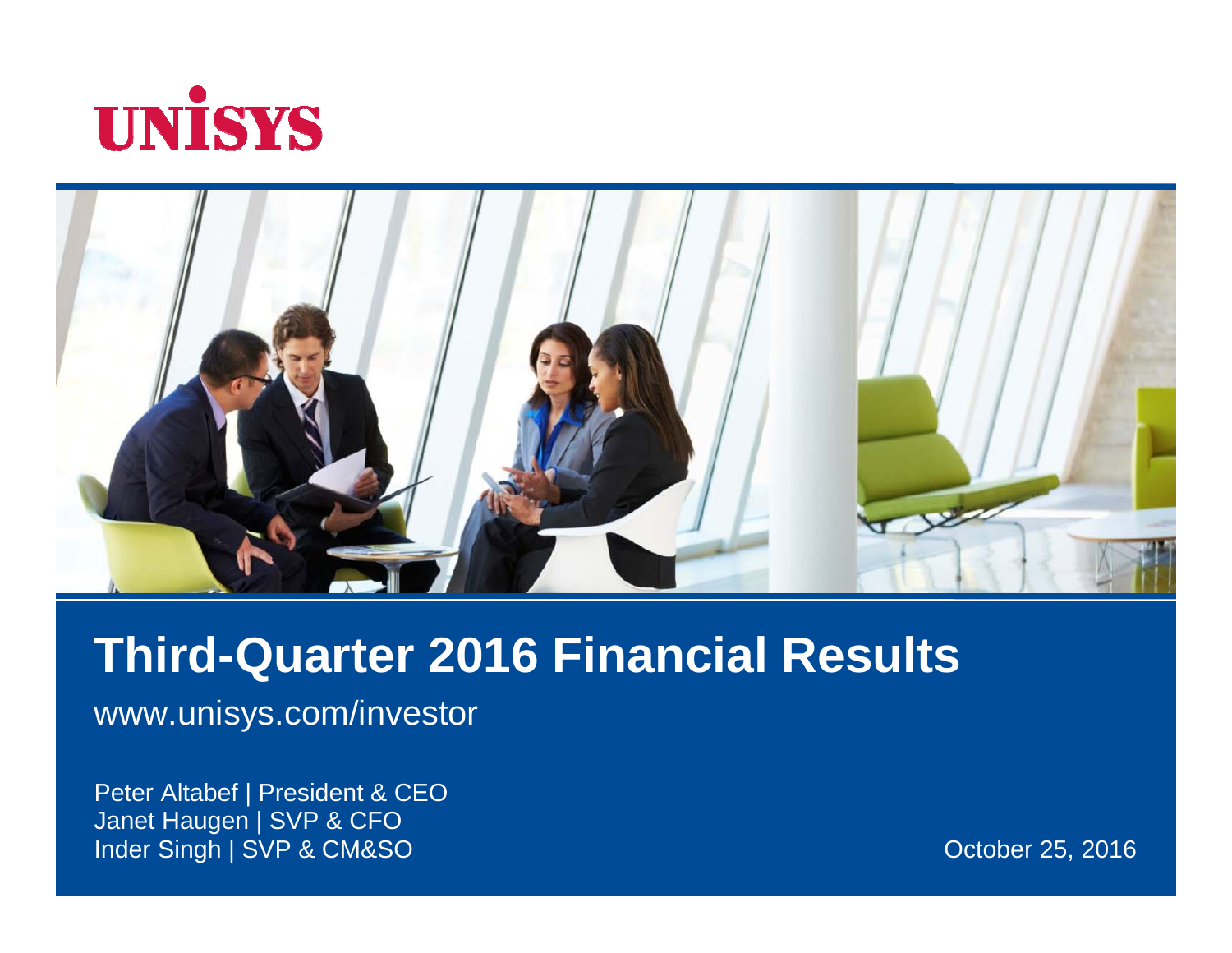### **Disclaimer**

- $\bullet$  Statements made by Unisys during today's presentation that are not historical facts, including those regarding future performance, are forward-looking statements under the Private Securities Litigation Reform Act of 1995. These statements are based on current expectations and assumptions and involve risks and uncertainties that could cause actual results to differ from expectations. These risks and uncertainties are discussed in the company's reports filed with the SEC and in today's earnings release.
- • Although appropriate under generally accepted accounting principles (GAAP), the company's results reflect charges that the company believes are not indicative of its ongoing operations and that can make its profitability and liquidity results difficult to compare to prior periods, anticipated future periods, or to its competitors' results. These items consist of pension and cost-reduction and other expense. Management believes each of these items can distort the visibility of trends associated with the company's ongoing performance. Management also believes that the evaluation of the company's financial performance can be enhanced by use of supplemental presentation of its results that exclude the impact of these items in order to enhance consistency and comparativeness with prior or future period results. The following measures are often provided and utilized by the company's management, analysts, and investors to enhance comparability of year-over-year results, as well as to compare results to other companies in our industry: Non-GAAP Operating Profit; Non-GAAP Diluted Earnings per Share; Free Cash Flow and Adjusted Free Cash Flow; EBITDA and Adjusted EBITDA; and Constant Currency.
- $\bullet$  From time to time Unisys may provide specific guidance regarding its expected future financial performance. Such guidance is effective only on the date given. Unisys generally will not update, reaffirm or otherwise comment on any prior guidance except as Unisys deems necessary, and then only in a manner that complies with Regulation FD.
- • These presentation materials can be accessed on the Unisys Investor Website at www.unisys.com/investor. Information in this presentation is as of October 25, 2016 and Unisys undertakes no duty to update this information.

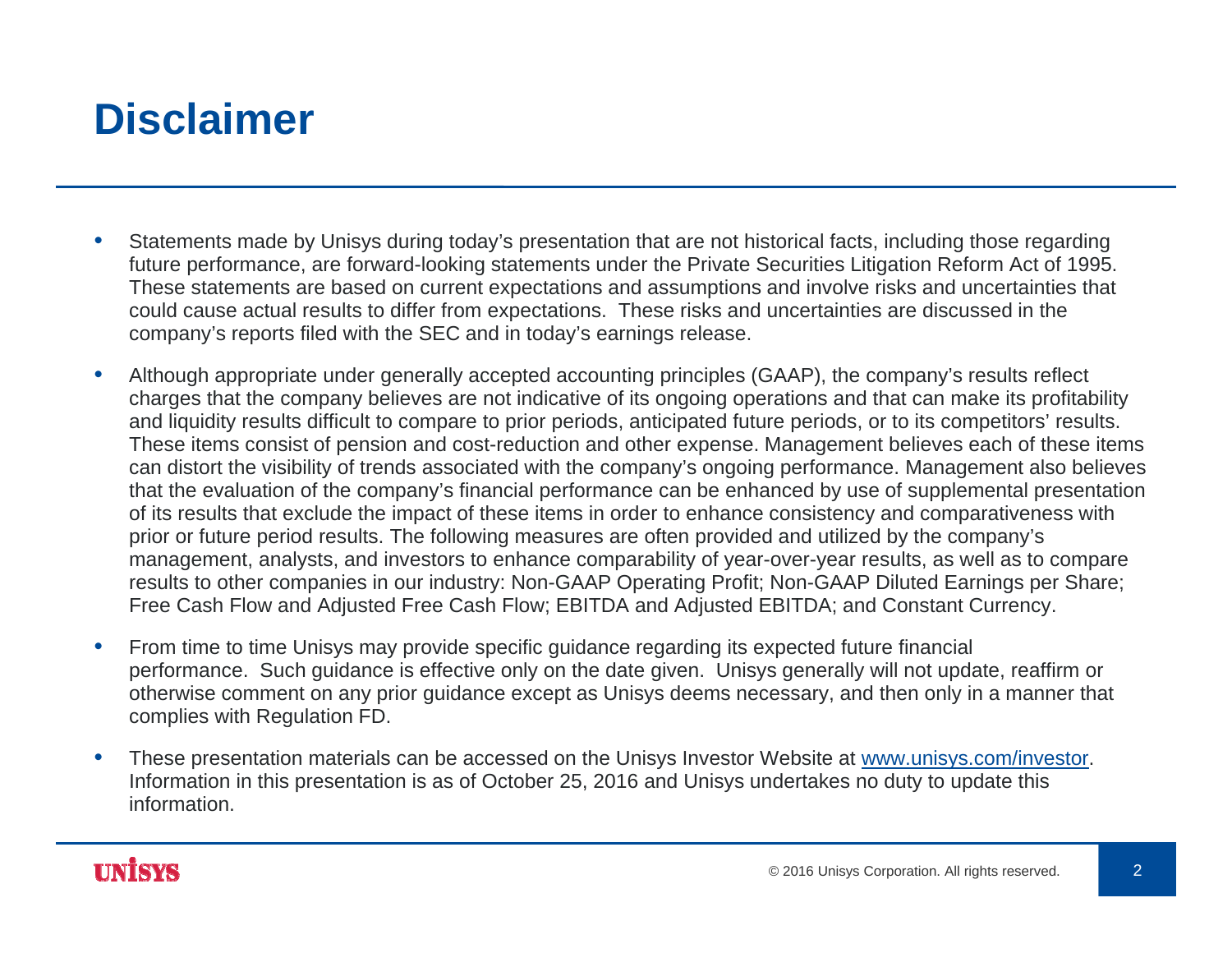



# **CEO Remarks Peter Altabef**

© 2016 Unisys Corporation. All rights reserved.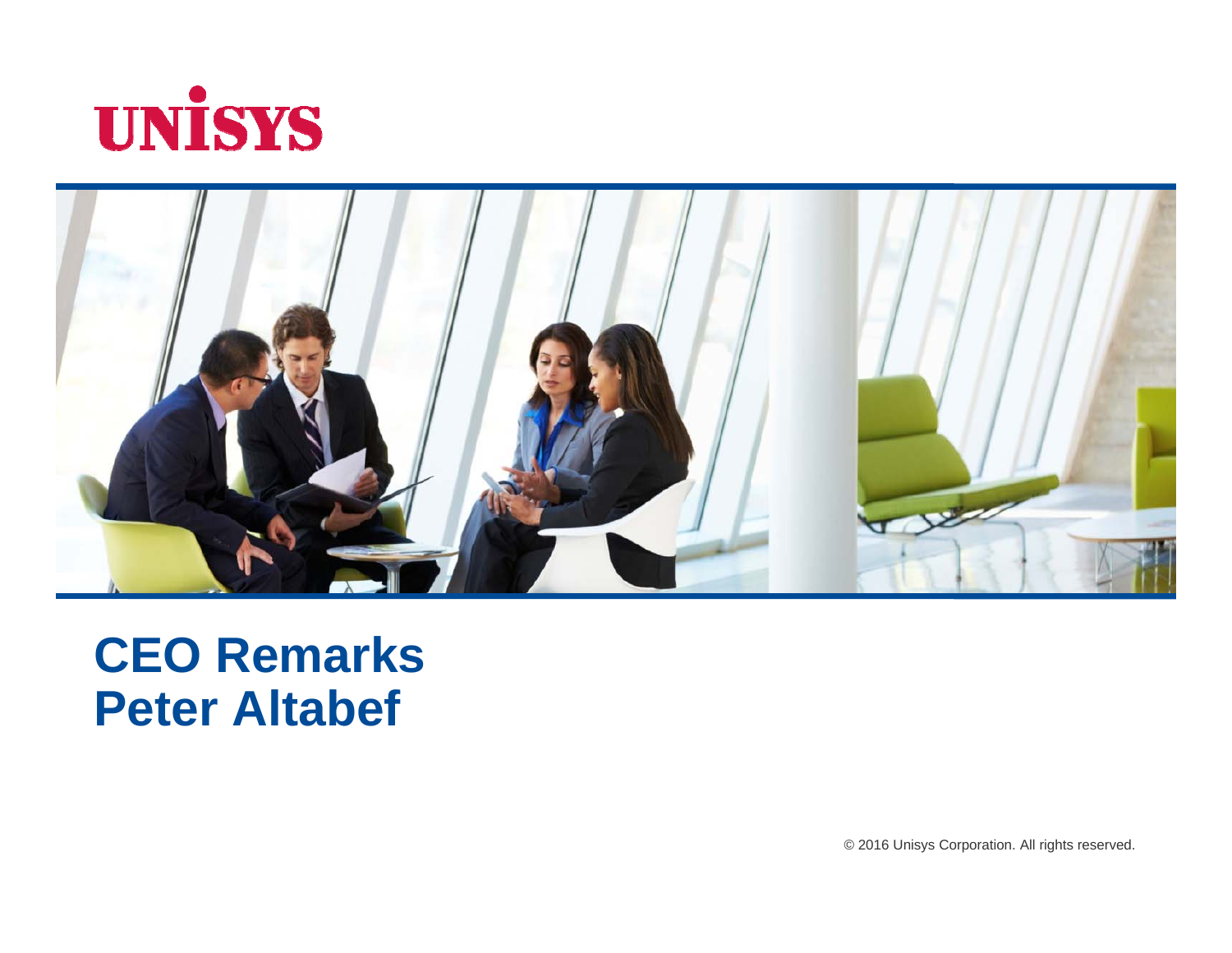### **3Q16 Quarter in Review**

- • Strong contract signings quarter
	- Ended quarter with Services backlog of \$4.1B, up 7% sequentially
- • Continued progress on cost-reduction program
	- \$30M of incremental annualized savings achieved this quarter, taking total to-date to \$185M against a goal of \$200M exiting 2016
	- YTD16 operating profit margin of 0.6% is up 380 bps vs. corresponding YTD15; YTD16 non-GAAP operating profit margin\* of 7.0% is up 340 bps vs. corresponding prior YTD period
- • Improving cash flow
	- \$87M Year-over-Year ("YoY") increase in Operating Cash Flow ("OCF") (fourth consecutive quarter of positive OCF)
	- \$106M YoY increase in Free Cash Flow\*\* ("FCF") (second consecutive quarter of positive FCF); \$105M increase in adjusted FCF\*\* (fourth consecutive quarter of positive adjusted FCF)
- • Continued focus on improving Services operating margins
	- 3Q16 was most profitable quarter for Services in 2016 at operating margin level
	- Year-over-year decline due to favorable contracts in Federal in 3Q15 and ongoing investment in additional solutions capabilities
- •Stronger-than-expected Tech quarter
- •Revenue stability in all sectors this quarter, with the exception of Financial Services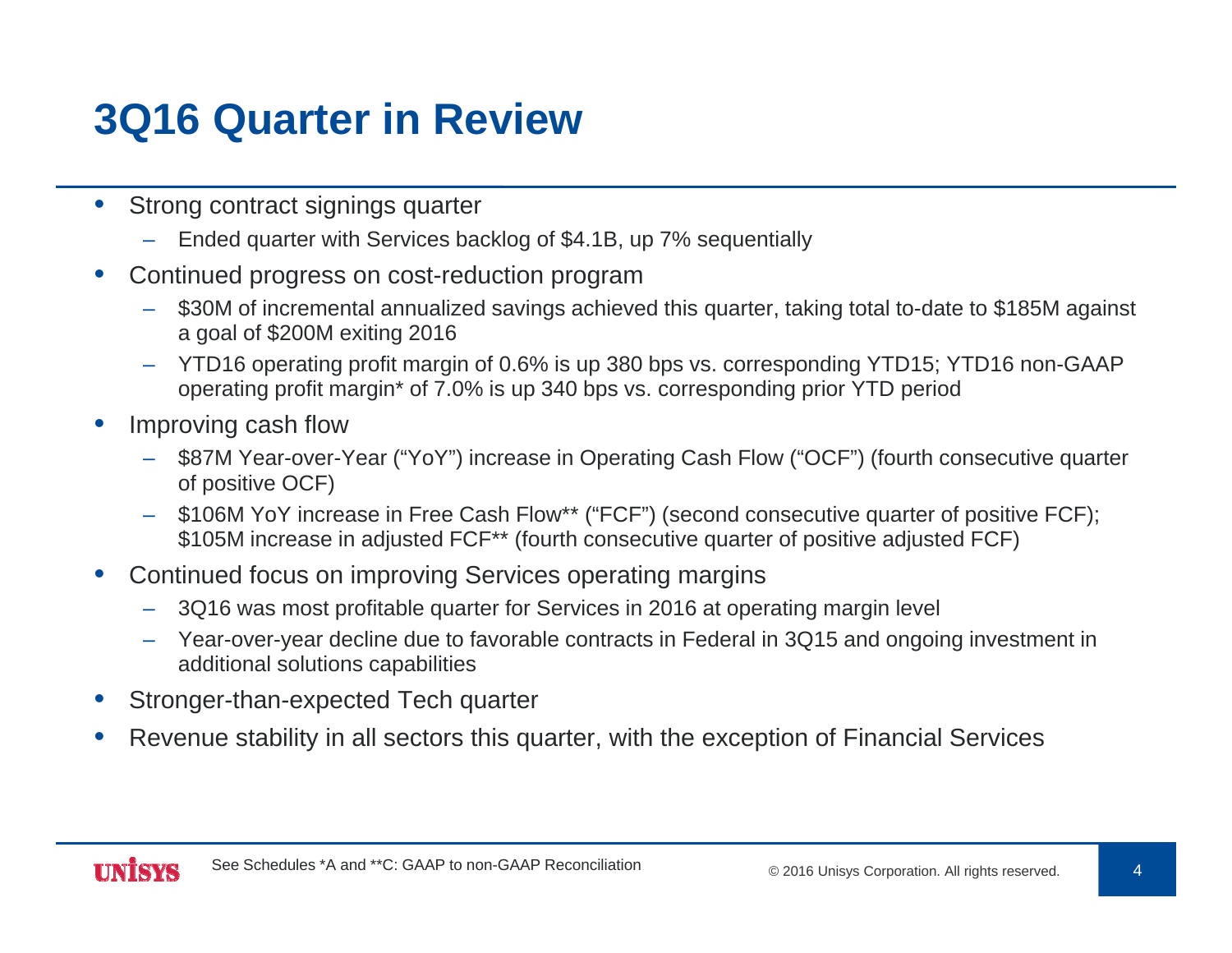### **3Q16 – Improving Trends in Contract Signings**



 $2Q16$  3Q16

- TCV<sup>1</sup> of \$1.1B in Q3, helped significantly by the timing of some large deals signed this quarter including with
	- U.S. Customs and Border Protection
	- Philippine Statistics Authority
- TCV on YTD basis up 22% vs. comparable period last year
- 3Q16 Services backlog up 7% sequentially
- YTD New Business (New Logo + New Scope) pipeline up 6.5% vs. comparable period last year

1TCV is the estimated total contractual revenue related to signed contracts

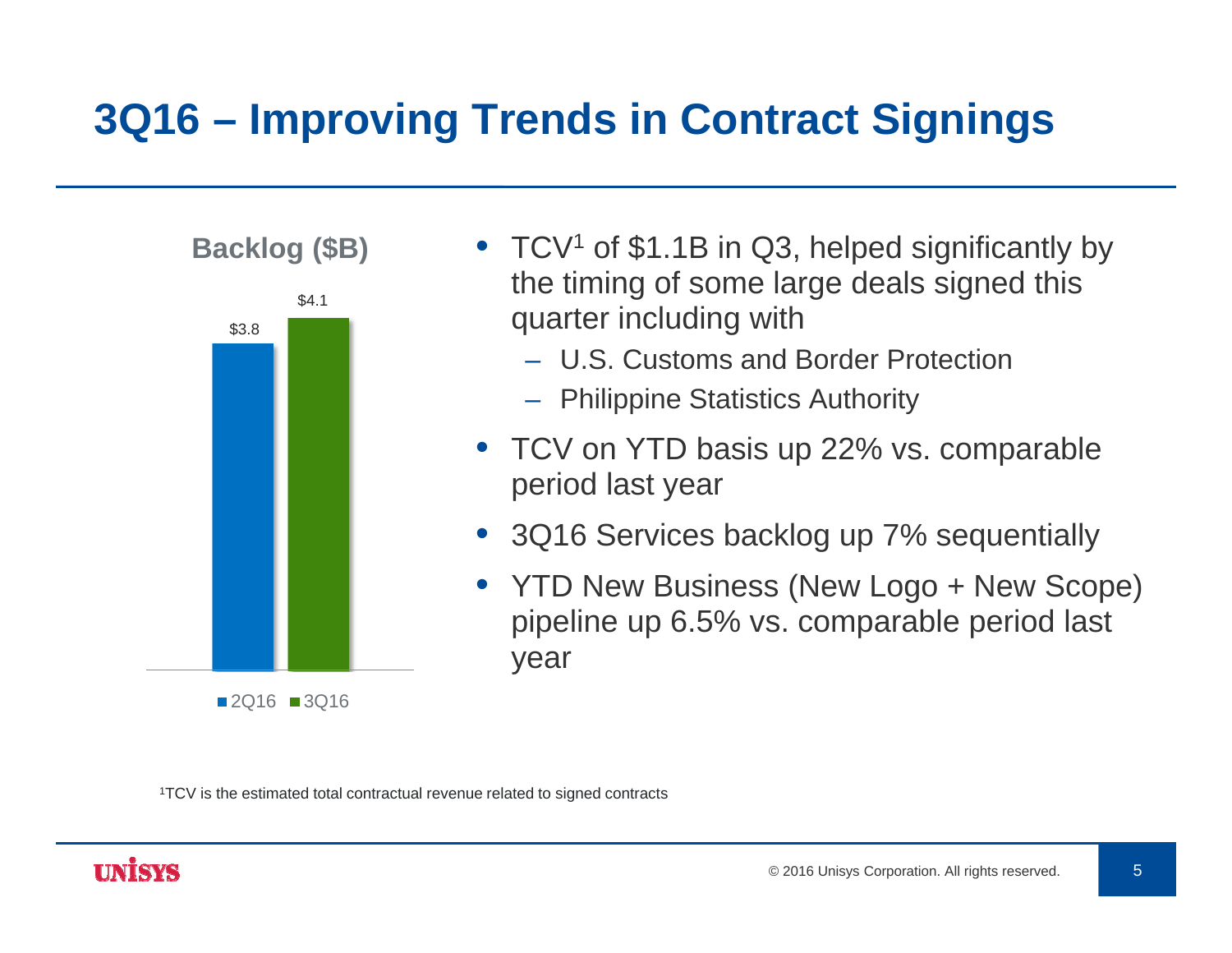



# **CFO Remarks Janet Haugen**

© 2016 Unisys Corporation. All rights reserved.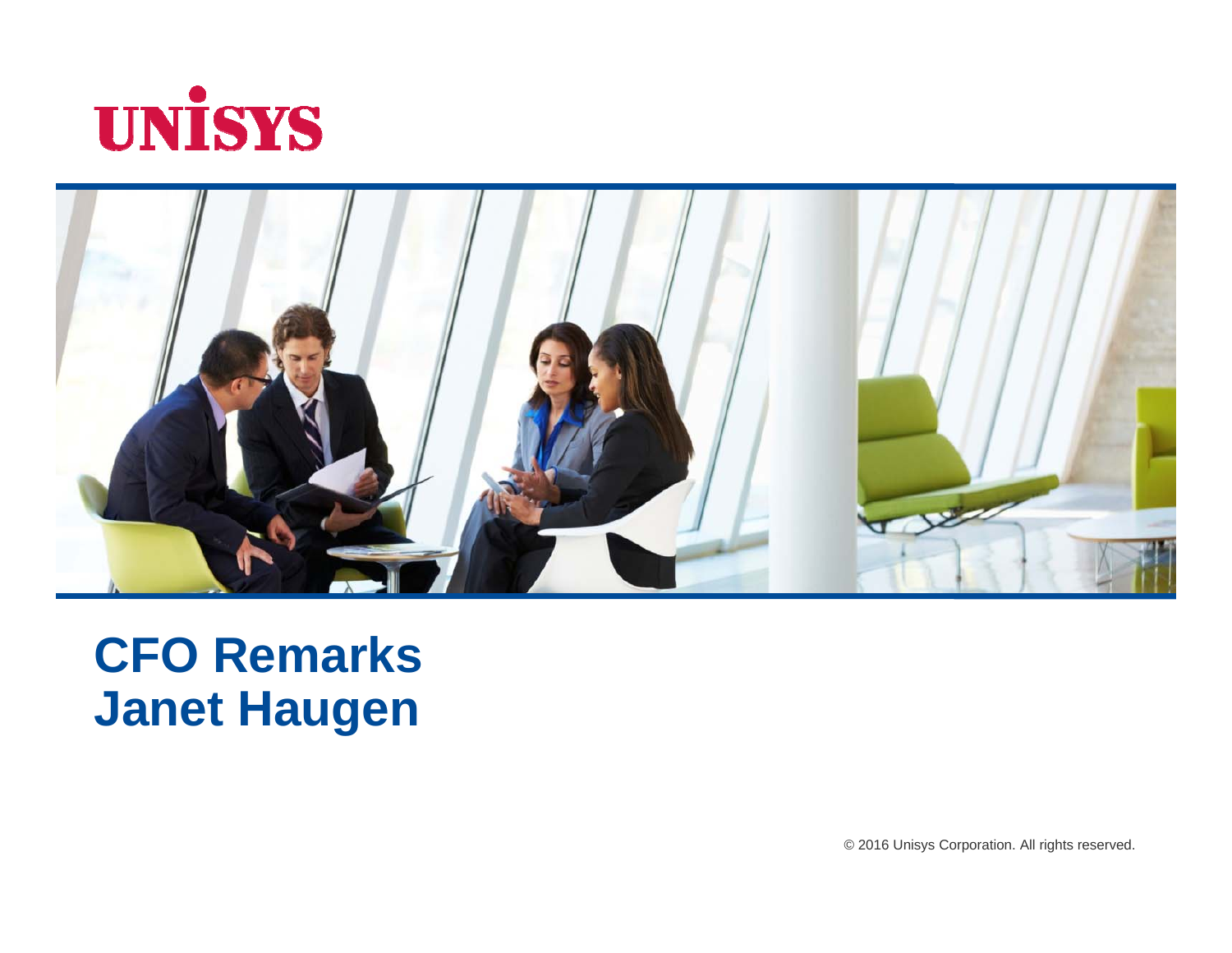# **3Q16 Financial Results**



3Q16 saw strong cash flow, with profitability in the quarter impacted by Services gross margin ...

#### **UNISYS**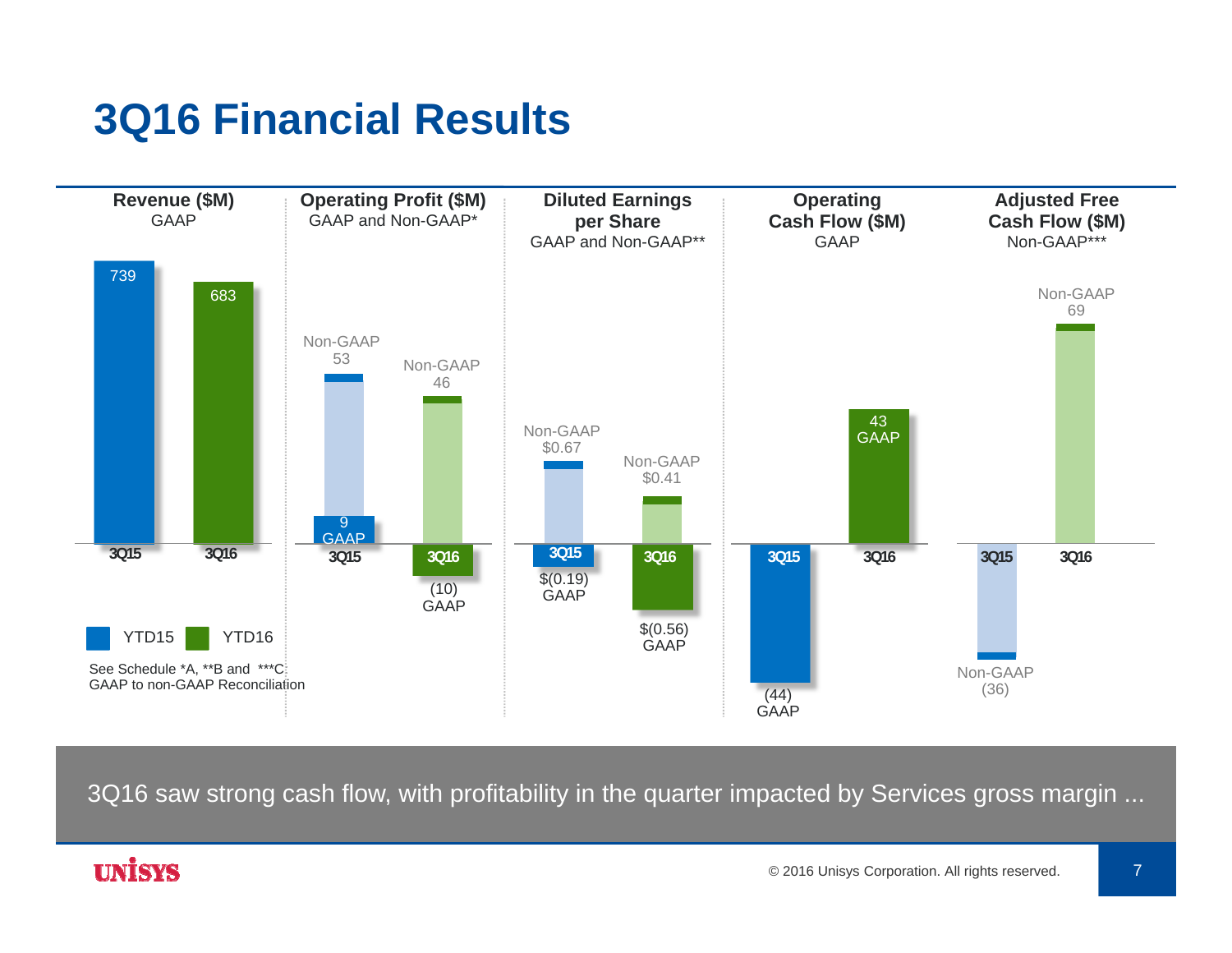# **YTD16 Financial Results**



… and, YTD trends show consistent year-over-year progress on both profitability and cash flow, with revenue in line with expectations.

#### **UNİSYS**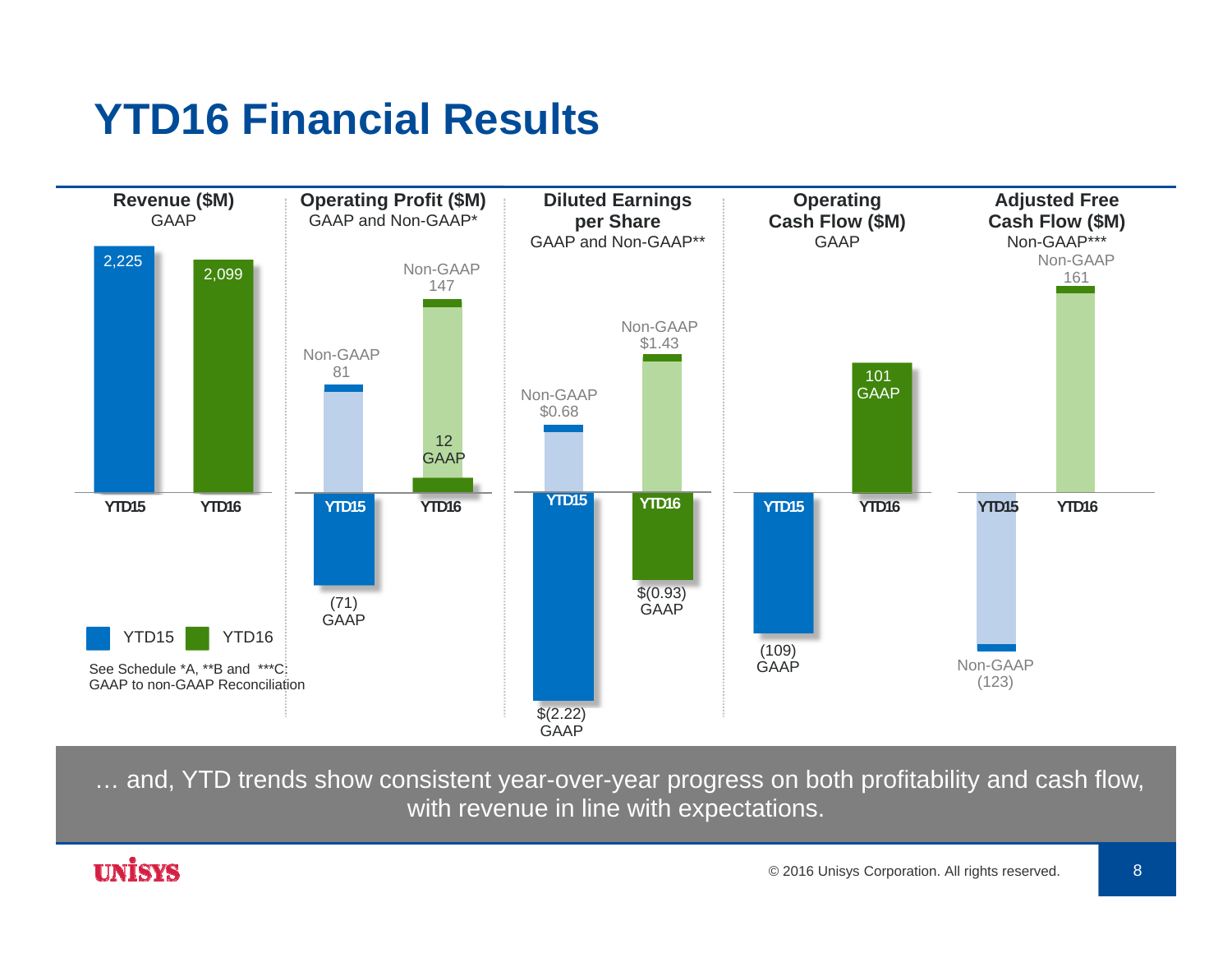### **Unisys Revenue Profile — 3Q16**

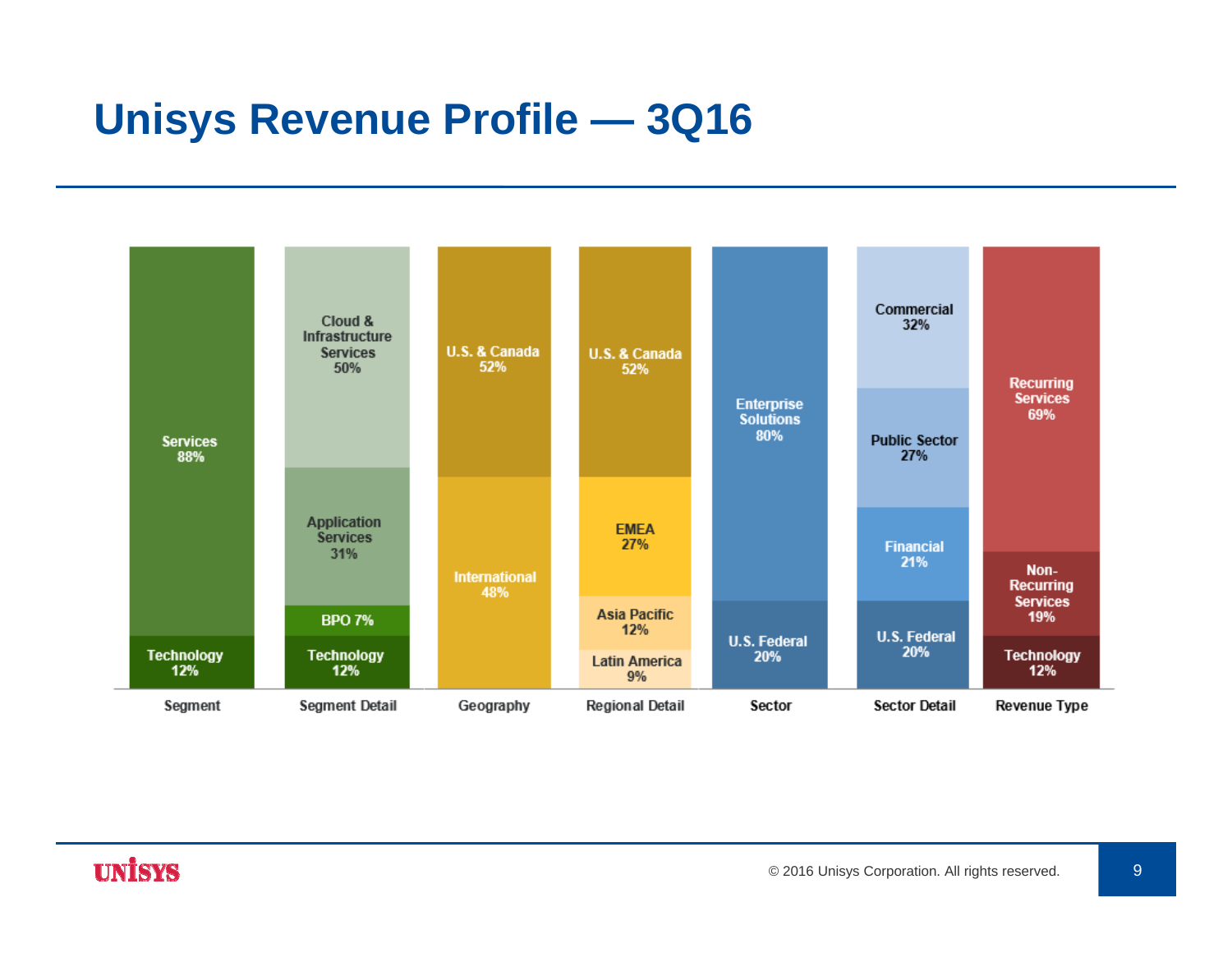# **3Q16 Revenue Growth Trends**

#### By Region and Sector



- All regions impacted by weakness in Financial Services
- Asia Pacific relatively stable, although impacted slightly by currency
- EMEA decline driven by check-processing business in the UK, and lower services revenue in most countries
- Latin America decline in total revenue driven by fluctuation in technology revenue and slight decline in services revenue



- All sectors other than Financial Services showed relative stability in 3Q16
	- Federal services backlog has grown significantly since YE2015, while revenue continues to see stability
	- Public Sector and Commercial helped by strong Technology quarter for those sectors
- Financial Services declined significantly in 3Q16
	- Decline driven in large part by lower Technology quarter for this sector vs. a strong quarter last year, as well as anticipated declines in our check-processing business in the UK

### **UNISYS**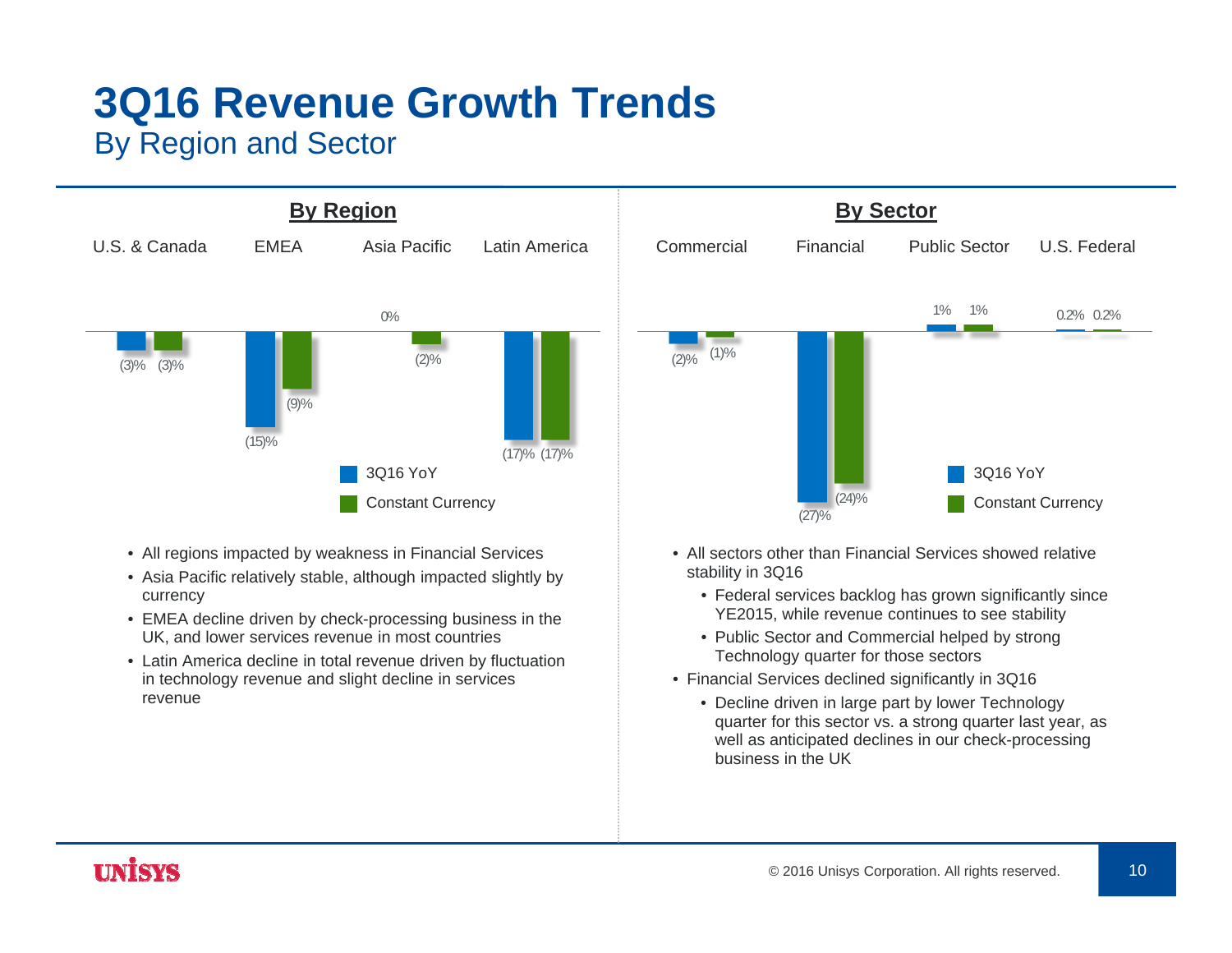### **3Q16 Segment Trends**

| <b>Segment Results</b>                    |             |                   |  |  |  |  |
|-------------------------------------------|-------------|-------------------|--|--|--|--|
| <b>\$M</b>                                | <b>3Q16</b> | <b>YoY Change</b> |  |  |  |  |
| <b>Services Segment</b>                   |             |                   |  |  |  |  |
| <b>Services Revenue</b>                   | \$601       | (8.4)%            |  |  |  |  |
| Services Gross Profit Margin              | 16.7%       | $(60)$ bps        |  |  |  |  |
| <b>Services Operating Profit Margin</b>   | 2.6%        | (220) bps         |  |  |  |  |
| <b>Technology Segment</b>                 |             |                   |  |  |  |  |
| <b>Technology Revenue</b>                 | \$82        | (0.8)%            |  |  |  |  |
| <b>Technology Gross Profit</b>            | 59.8%       | 480 bps           |  |  |  |  |
| <b>Technology Operating Profit Margin</b> | 32.3%       | 11.6 pts          |  |  |  |  |

Technology segment roughly flat YoY despite stronger-than-expected 1H16

Improvement in Technology operating profit margin driven by improved gross margins and SG&A reductions

 Services gross profit margin lower largely due to some favorable contracts in 2015 within Federal. Excluding this and ongoing investments in additional solutions capabilities, services margins would have been flat.

 $\mathcal{L}_{\mathcal{A}}$  Services operating profit margin lower YoY due to gross margin declines and ongoing investment in additional solutions capabilities at the SG&A level, but up sequentially, marking strongest quarter of 2016.

 $\mathbb{Z}^2$  Services revenue decline driven by weakness in Cloud and Infrastructure Services in both Commercial and Financial sectors and by declines in Application Services in Public Sector

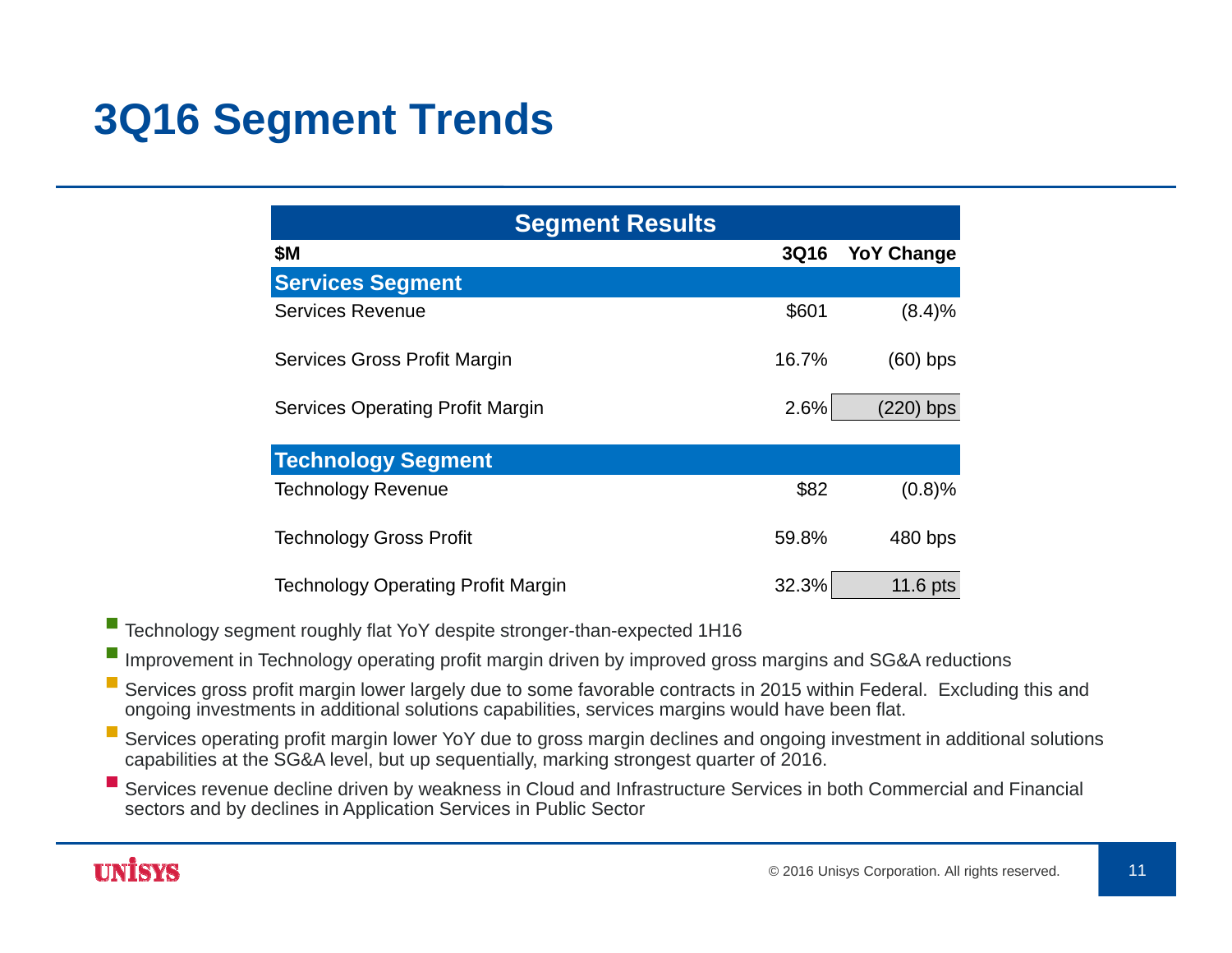### **3Q16 Cash Flow Comparison**

- Continued cost-cutting measures
- Ongoing focus on contract renewal/extension profitability
- Strategic shift to more asset-lite model, resulting in reduced capex needs
- 
- 4<sup>th</sup> consecutive quarter of positive operating cash flow and adjusted free cash flow

| \$M                                                    | <b>3Q16</b>  | <b>3Q15</b>  |
|--------------------------------------------------------|--------------|--------------|
| <b>Operating Cash Flow</b>                             | \$43         | \$(44)       |
| <b>Capital Expenditures</b>                            | \$37         | \$57         |
| Free Cash Flow*                                        | \$6          | \$(101)      |
| <b>Pension Funding</b>                                 | \$40         | \$40         |
| <b>Cost-Reduction Payments</b>                         | \$23         | \$24         |
| Adjusted Free Cash Flow*                               | \$69         | \$(36)       |
| Depreciation & Amortization <sup>(1)</sup><br>EBITDA** | \$39<br>\$29 | \$44<br>\$51 |
| Adjusted EBITDA**(1)                                   | \$87         | \$95         |

See Schedule \*C and \*\*D: GAAP to non-GAAP Reconciliation

 $\rm ^{(1)}$  – In connection with our previously announced cost reduction and other expense, we recognized \$17.4 million of pretax charges (which includes \$3.9 million of asset write-offs which are reflected in Depreciation & Amortization) impacting Adjusted EBITDA by \$13.5 million for the quarter ended September 30, 2015 and \$70.0 million of pretax charges (which includes \$3.9 million of asset write-offs which are reflected in Depreciation & Amortization) impacting Adjusted EBITDA by \$66.1 million for the nine months ended September 30, 2015.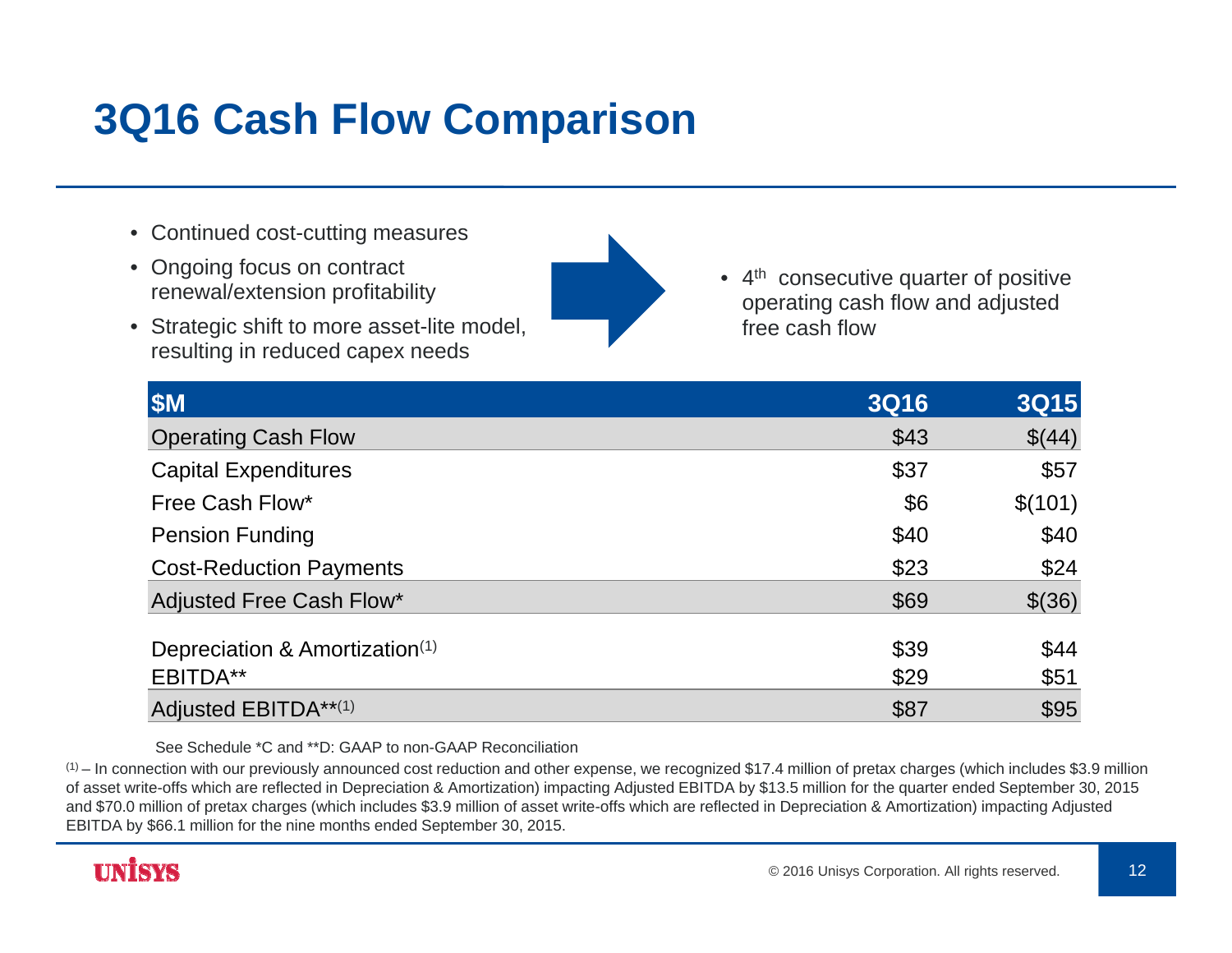### **Cost-Reduction Plan Update**

- • Unisys previously announced a plan to create a more competitive cost structure and rebalance the global skill set
	- The original announced plan was to achieve \$200M of annualized cost savings exiting YE2016
		- Possible additional \$30M of annualized cost savings exiting 2017
	- The anticipated charges to achieve these savings expected to be \$300M
		- \$188M have been incurred as of 9/30/16, inception to date
		- \$15-20M additional charges expected in 4Q16
- • The company is on track to exit 2016 with \$200M in annualize cost savings
	- \$185M of annualized cost savings have been achieved as of 9/30/16
- • Impacts of cost-reduction program have begun to be seen in financial results
	- YTD non-GAAP operating profit margin of 7.0% is up 340 bps YoY
	- YTD Adjusted FCF up \$284M to \$161M as of September vs. \$(123)M in the corresponding YTD period in 2015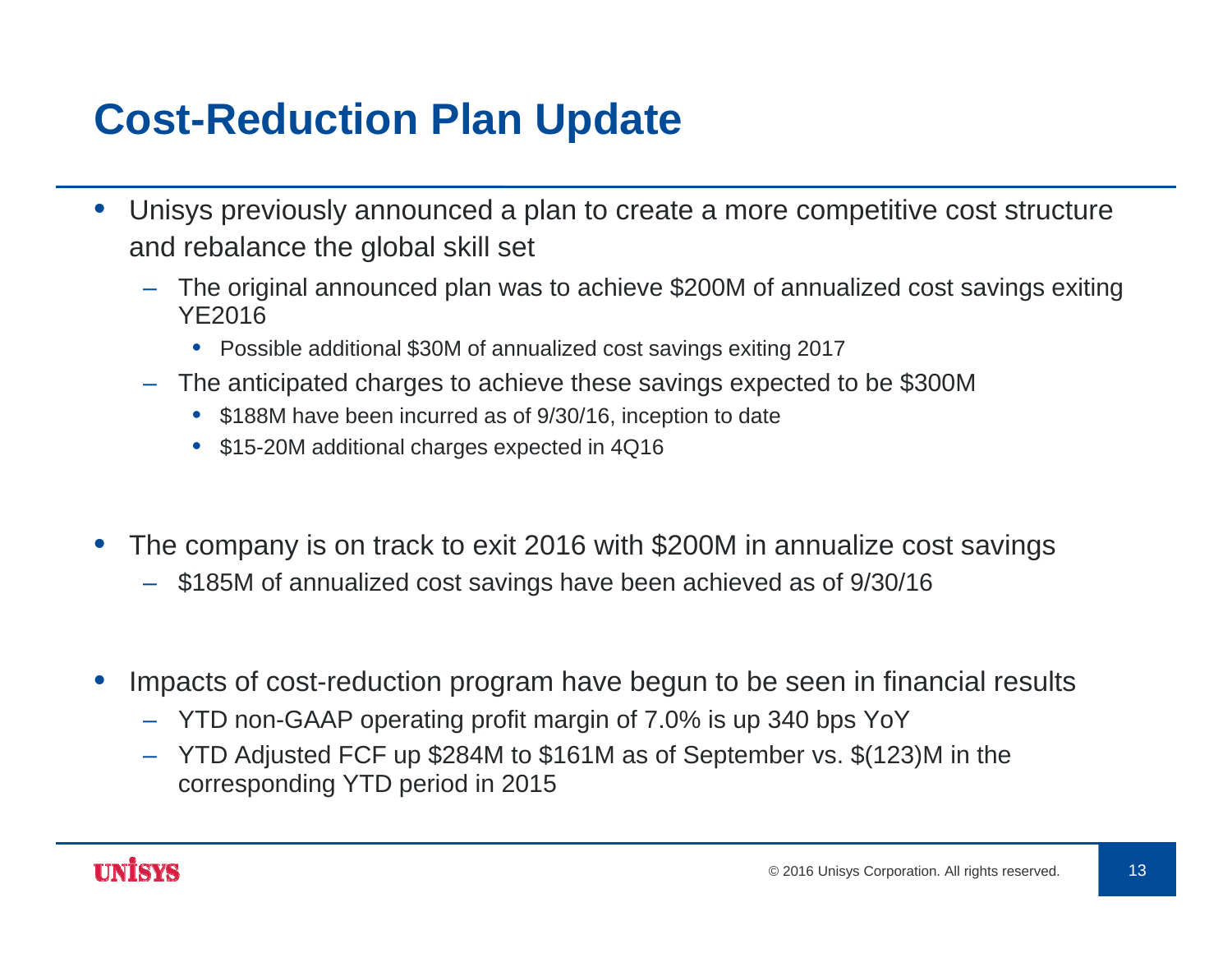### **Estimated Future Pension Cash Contributions**



The funding estimates for our U.S. qualified defined benefit pension plan are based on current estimated asset returns and the funding discount rates used for the U.S. qualified defined benefit plan which have been updated to reflect the year end 2015 discount rates. The future funding requirements are likely to change based on, among other items, market conditions and changes in discount rates.

Current estimates for future contributions to international plans are based on local funding regulations and agreements and are likely to change in 2017 and beyond based on a number of factors including market conditions, changes in discount rates and changes in currency rates.

Assumes adoption of updated mortality table for funding purposes on January 1, 2018.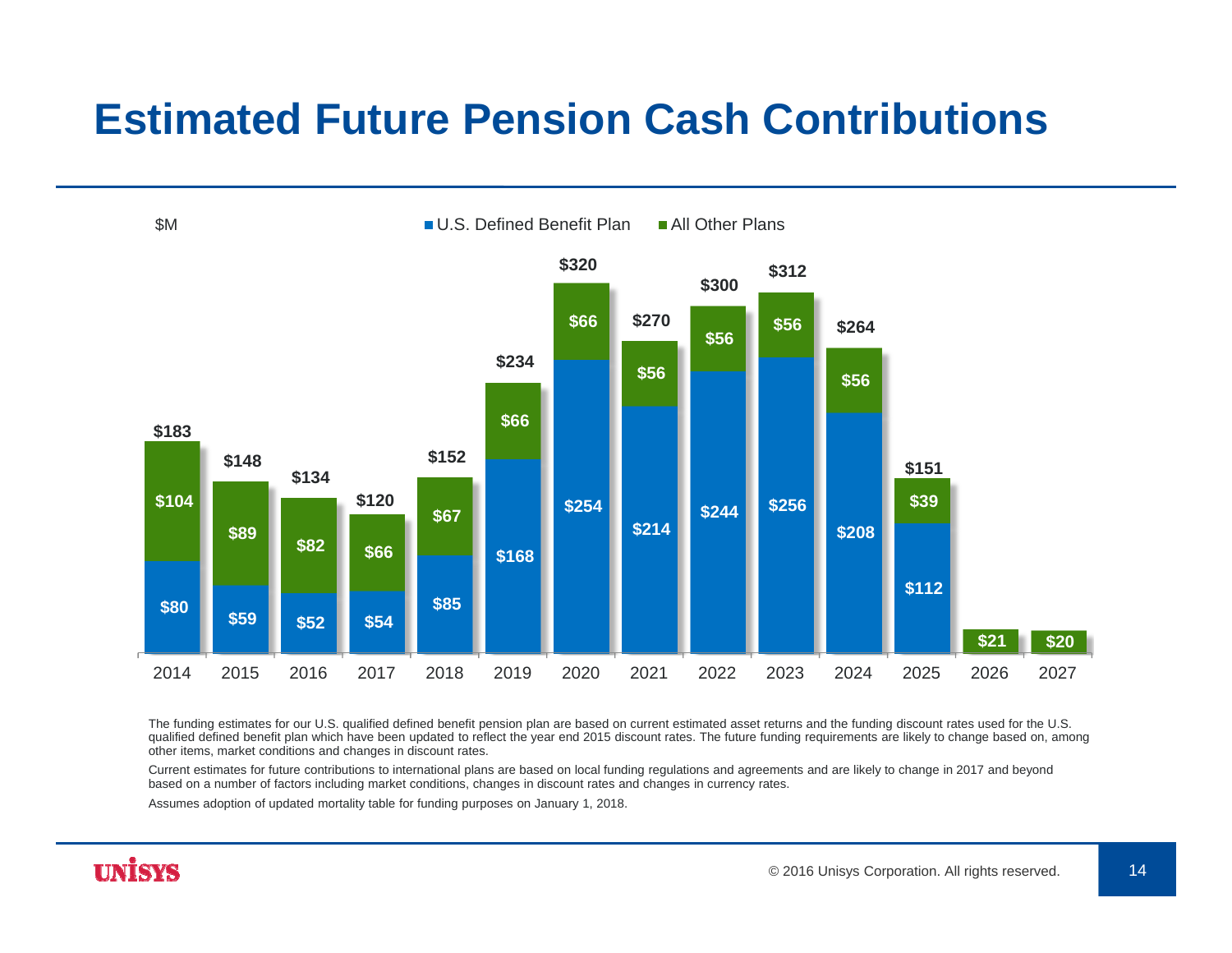### **Potential Economic Benefit of Unisys Tax Assets**

\$M as of Dec. 31, 2015

| <b>Description</b>            |                                      | <b>Unisys Net</b><br><b>Deferred Tax</b><br>Assets <sup>(1)</sup> | <b>Future Available</b><br><b>Reductions in</b><br><b>Taxable Income</b> |
|-------------------------------|--------------------------------------|-------------------------------------------------------------------|--------------------------------------------------------------------------|
|                               | <b>US</b>                            |                                                                   |                                                                          |
| <b>NOLs and Tax Credits</b>   | Net Operating Loss - Federal & State | \$620                                                             | \$1,212                                                                  |
|                               | <b>Tax Credits</b>                   | 350                                                               | 995                                                                      |
| <b>Pension and Other</b>      | Pension                              | 614                                                               | 1,589                                                                    |
|                               | <b>Other Deferred Tax Assets</b>     | <u>193</u>                                                        | 505                                                                      |
|                               | <b>Total available US</b>            | \$1,777                                                           | \$4,301                                                                  |
|                               | <b>Non-US</b>                        |                                                                   |                                                                          |
|                               | Net Operating Loss - Non-U.S.        | \$235                                                             | \$894                                                                    |
| <b>Foreign Tax Attributes</b> | Pension and other - Non-U.S.         | <u>127</u>                                                        | 578                                                                      |
|                               | Total available non-U.S.             | \$362                                                             | \$1,472                                                                  |
|                               | <b>Total available</b>               | \$2,139                                                           | \$5,773                                                                  |
|                               | Valuation Allowance (1)              | (2,025)                                                           |                                                                          |
|                               | Total Net Deferred Tax Asset (1)     | \$114                                                             |                                                                          |

(1) The elements listed above are for informational purposes only and are based on expectations and assumptions defined in the Form 10-K filed for December 31, 2015. See Critical Accounting Policies – Income Taxes for the assessment of the realization of company's deferred tax assets and liabilities and Footnote 7 in 2015 Form 10-K.

Net Deferred Tax Assets represent the tax effected difference between the book and tax basis of assets and liabilities. Deferred tax assets represent future deductions against taxable income or a credit against a future income tax liability. Deferred tax liabilities represent taxable amounts in future years when the related asset or liability is recovered.

Valuation Allowance - US GAAP requires net deferred tax assets be reduced by a valuation allowance if it is more likely than not that some portion or the entire deferred tax asset will not be realized. The factors used to assess the likelihood of realization are the company's historical profitability, forecast of future taxable income and available tax-planning strategies that could be implemented to realize the net deferred tax assets. The company considers tax-planning strategies to realize or renew net deferred tax assets to avoid the potential loss of future tax benefits.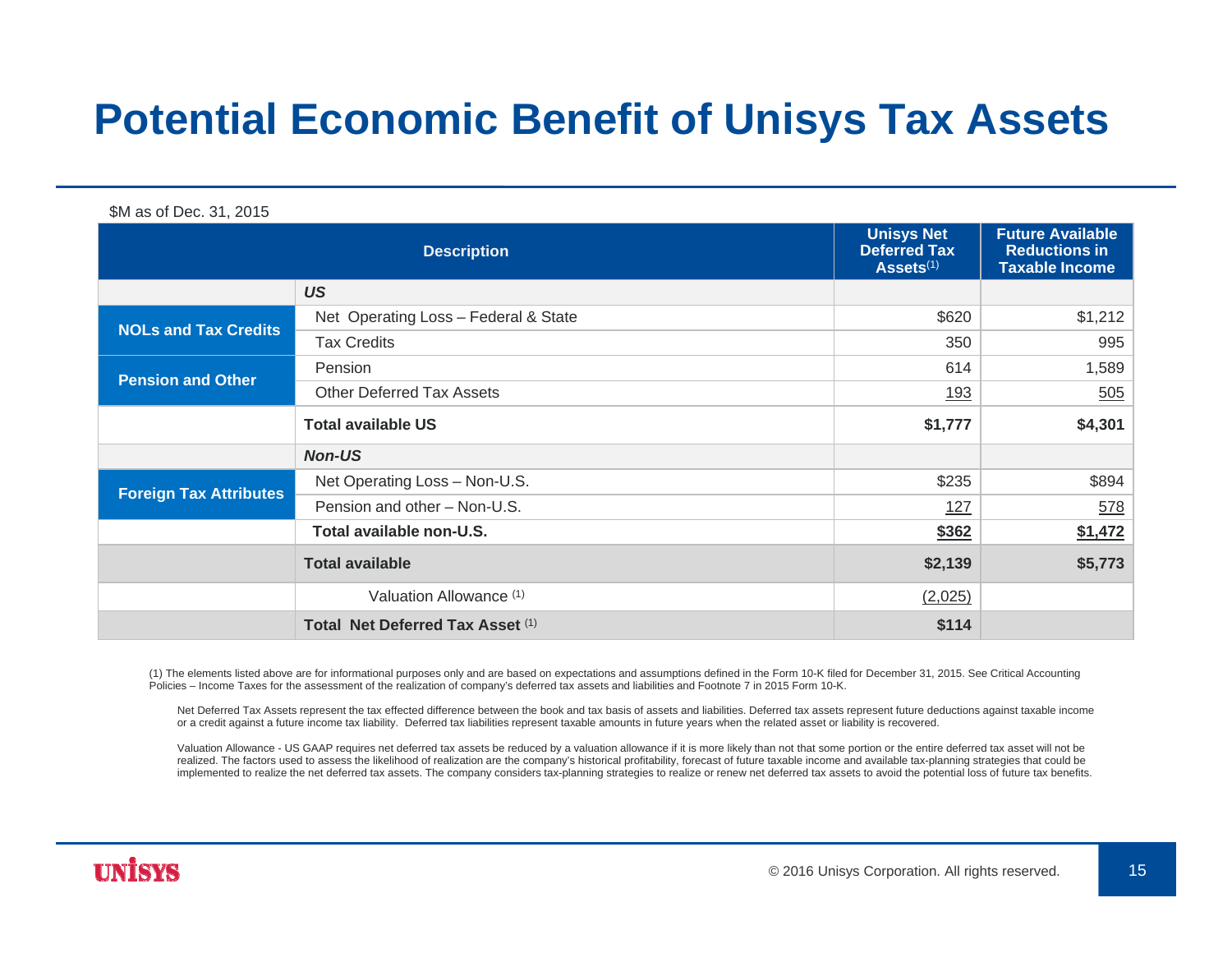



# **Questions & Answers**

© 2016 Unisys Corporation. All rights reserved.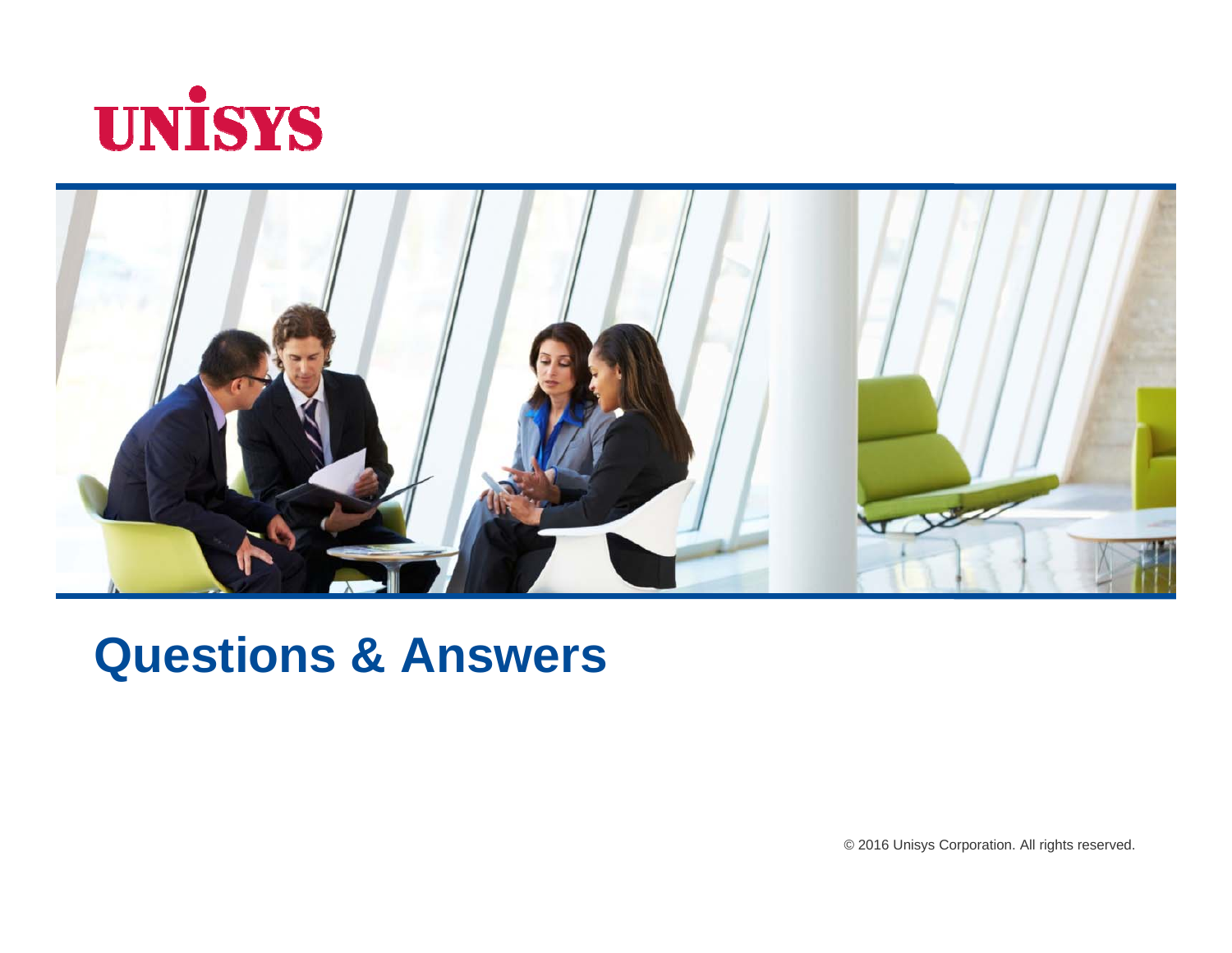### **Non-GAAP and Other Information**

Although appropriate under generally accepted accounting principles ("GAAP"), the company's results in its earnings press release and/or earnings presentation materials reflect charges that the company believes are not indicative of its ongoing operations and that can make its profitability and liquidity results difficult to compare to prior periods, anticipated future periods, or to its competitors' results. These items consist of pension and cost-reduction and other expense. Management believes each of these items can distort the visibility of trends associated with the company's ongoing performance. Management also believes that the evaluation of the company's financial performance can be enhanced by use of supplemental presentation of its results that exclude the impact of these items in order to enhance consistency and comparativeness with prior or future period results. The following measures are often provided and utilized by the company's management, analysts, and investors to enhance comparability of year-over-year results, as well as to compare results to other companies in our industry.

**Non-GAAP operating profit** – Unisys recorded pretax pension expense and a pretax charge in connection with cost-reduction and other expense. The company believes that this profitability measure is more indicative of the company's operating results and aligns those results to the company's external guidance which is used by the company's management to allocate resources and may be used by analysts and investors to gauge the company's ongoing performance.

**Non-GAAP diluted earnings per share** – Unisys recorded pension expense and a charge in connection with cost-reduction and other expense. Management believes that investors may have a better understanding of the company's performance and return to shareholders by excluding these charges from the non-GAAP diluted earnings/loss per share calculations. The tax amounts presented for pension expense and cost-reduction and other expense for the calculation of non-GAAP diluted earnings per share include the current and deferred tax expense and benefits recognized under GAAP for pension expense, cost-reduction and other expense.

**Constant currency** – The company refers to growth rates in constant currency or on a constant currency basis so that the business results can be viewed without the impact of fluctuations in foreign currency exchange rates to facilitate comparisons of the company's business performance from one period to another. Constant currency is calculated by retranslating current and prior period results at a consistent rate.

**Free cash flow** – The company defines free cash flow as cash flow from operations less capital expenditures. Management believes this liquidly measure gives investors an additional perspective on cash flow from on-going operating activities in excess of amounts required for reinvestment.

**Adjusted free cash flow** – Because inclusion of the company's pension contributions and cost-reduction payments in free cash flow may distort the visibility of the company's ability to generate cash flow from its operations without the impact of these non-operational costs, management believes that investors may be interested in adjusted free cash flow, which provides free cash flow before these payments and is more indicative of its on-going operations. This liquidity measure was provided to analysts and investors in the form of external guidance and is used by management to measure operating liquidly.

**EBITDA & adjusted EBITDA** – Earnings before interest, taxes, depreciation and amortization ("EBITDA") is calculated by starting with net income (loss) attributable to Unisys Corporation common shareholders and adding or subtracting the following items: net income attributable to noncontrolling interests, interest expense (net of interest income), provision for income taxes, depreciation and amortization. Adjusted EBITDA further excludes pension expense, costreduction and other expense, non-cash share-based expense, and an other (income) expense adjustment. In order to provide investors with additional understanding of the company's operating results, these charges are excluded from the adjusted EBITDA calculation.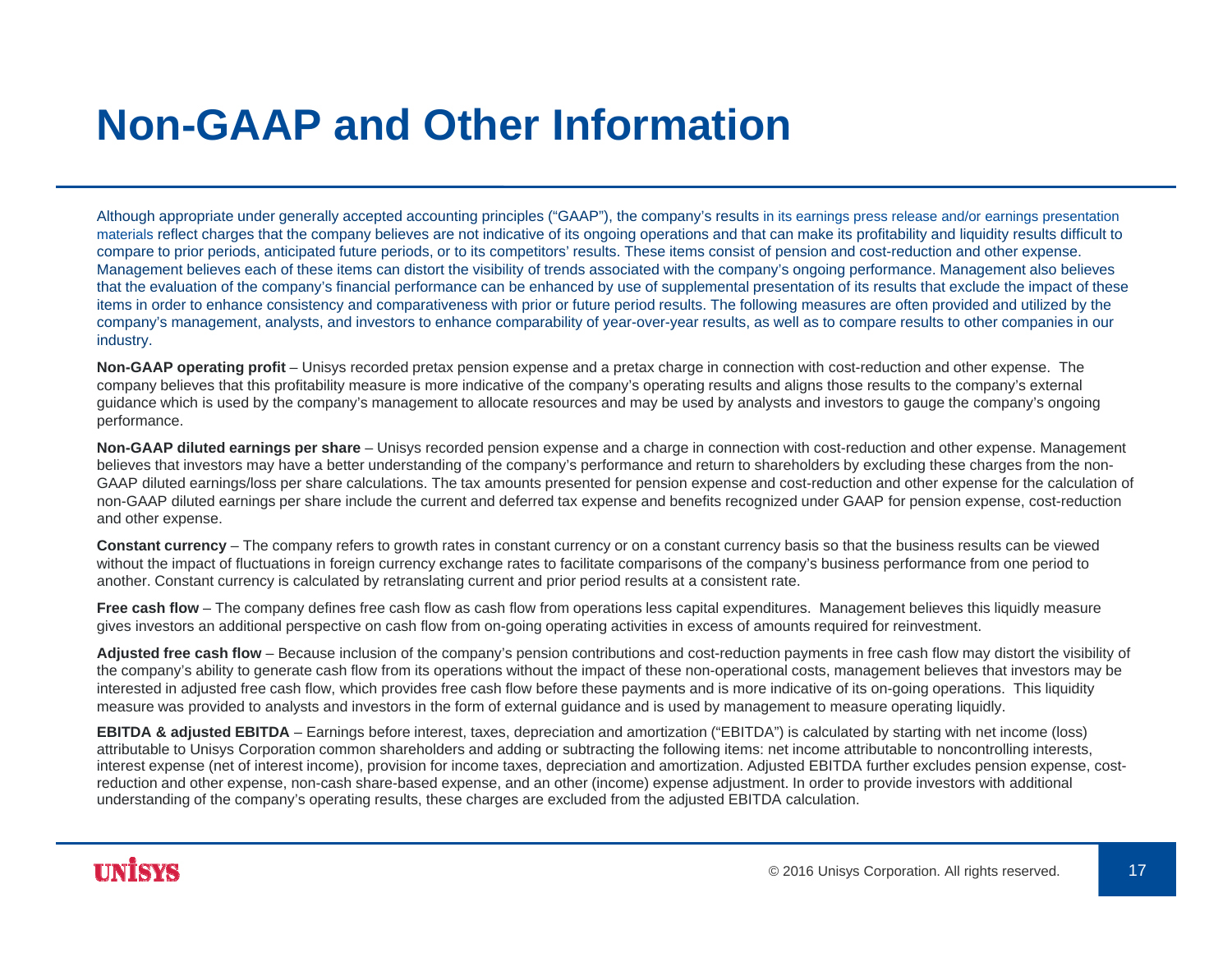### **Schedule A: GAAP to Non-GAAP ReconciliationOperating Profit**

| \$M\$                                    | <b>3Q16</b> | <b>3Q15</b> | <b>YTD16</b> | <b>YTD15</b> |
|------------------------------------------|-------------|-------------|--------------|--------------|
| <b>Operating profit (loss)</b>           | \$(9.8)     | \$8.6       | \$12.1       | \$(70.9)     |
| Pension expense                          | 21.2        | 27.2        | 63.0         | 81.5         |
| Cost-reduction charges and other expense | 34.6        | 17.4        | 71.7         | 70.0         |
| <b>Non-GAAP operating profit (loss)</b>  | \$46.0      | \$53.2      | \$146.8      | \$80.6       |
| Customer revenue                         | \$683.3     | \$739.2     | \$2,099.0    | \$2,225.2    |
| GAAP operating profit (loss) %           | $(1.4)\%$   | 1.2%        | 0.6%         | $(3.2)\%$    |
| Non-GAAP operating profit (loss) %       | 6.7%        | 7.2%        | $7.0\%$      | 3.6%         |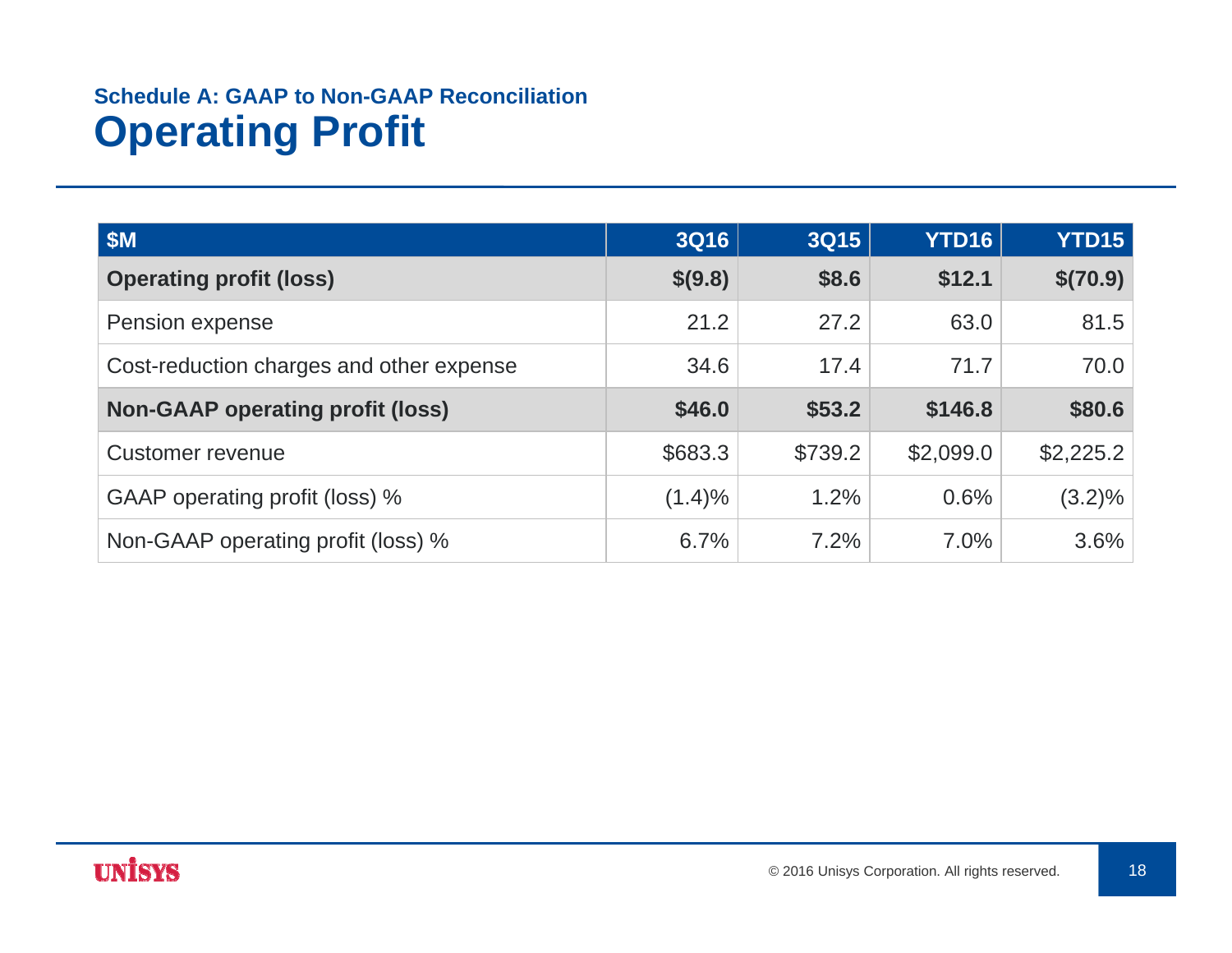#### **Schedule B: GAAP to Non-GAAP Reconciliation Earnings per Diluted Share**

| \$M except share and per share data                                                          |                                                                                              | <b>3Q16</b> | 3Q15     | YTD16    | <b>YTD15</b> |
|----------------------------------------------------------------------------------------------|----------------------------------------------------------------------------------------------|-------------|----------|----------|--------------|
| Net income (loss) attributable to Unisys Corporation common shareholders                     |                                                                                              | \$(28.2)    | \$(9.6)  | \$(46.5) | \$(111.0)    |
| Cost-reduction and other expense:                                                            | pretax                                                                                       | 34.6        | 17.4     | 71.7     | 70.0         |
|                                                                                              | tax provision (benefit)                                                                      | (2.6)       | (1.0)    | (4.7)    | (5.0)        |
|                                                                                              | net of tax                                                                                   | 32.0        | 16.4     | 67.0     | 65.0         |
| Pension expense:                                                                             | pretax                                                                                       | 21.2        | 27.2     | 63.0     | 81.5         |
|                                                                                              | tax provision (benefit)                                                                      | 0.3         | (0.6)    | 0.9      | (1.6)        |
|                                                                                              | net of tax                                                                                   | 21.5        | 26.6     | 63.9     | 79.9         |
|                                                                                              | Non-GAAP net income (loss) attributable to Unisys Corporation common shareholders            | \$25.3      | \$33.4   | \$84.4   | \$33.9       |
| Interest expense on convertible notes                                                        |                                                                                              | 4.6         | 0.0      | 9.9      | 0.0          |
|                                                                                              | Non-GAAP net income (loss) attributable to Unisys Corporation for diluted earnings per share | \$29.9      | \$33.4   | \$94.3   | \$33.9       |
| Weighted average shares (thousands)                                                          |                                                                                              | 50,082      | 49,934   | 50,052   | 49,894       |
| Plus incremental shares from assumed conversion of employee stock plans & convertible notes  |                                                                                              | 22,094      | 114      | 15,860   | 163          |
| Adjusted weighted average shares                                                             |                                                                                              | 72,176      | 50,048   | 65,912   | 50,057       |
| Diluted earnings (loss) per share                                                            |                                                                                              |             |          |          |              |
| <b>GAAP</b> basis                                                                            |                                                                                              |             |          |          |              |
|                                                                                              | GAAP net income (loss) attributable to Unisys Corporation common shareholders                | \$(28.2)    | \$(9.6)  | \$(46.5) | \$(111.0)    |
| Divided by adjusted weighted average shares                                                  |                                                                                              | 50,082      | 49,934   | 50,052   | 49,894       |
| <b>GAAP earnings (loss) per diluted share</b>                                                |                                                                                              | \$(0.56)    | \$(0.19) | \$(0.93) | \$(2.22)     |
| Non-GAAP basis                                                                               |                                                                                              |             |          |          |              |
| Non-GAAP net income (loss) attributable to Unisys Corporation for diluted earnings per share |                                                                                              | \$29.9      | \$33.4   | \$94.3   | \$33.9       |
| Divided by adjusted weighted average shares                                                  |                                                                                              | 72,176      | 50,048   | 65,912   | 50,057       |
| Non-GAAP earnings (loss) per diluted share                                                   |                                                                                              | \$0.41      | \$0.67   | \$1.43   | \$0.68       |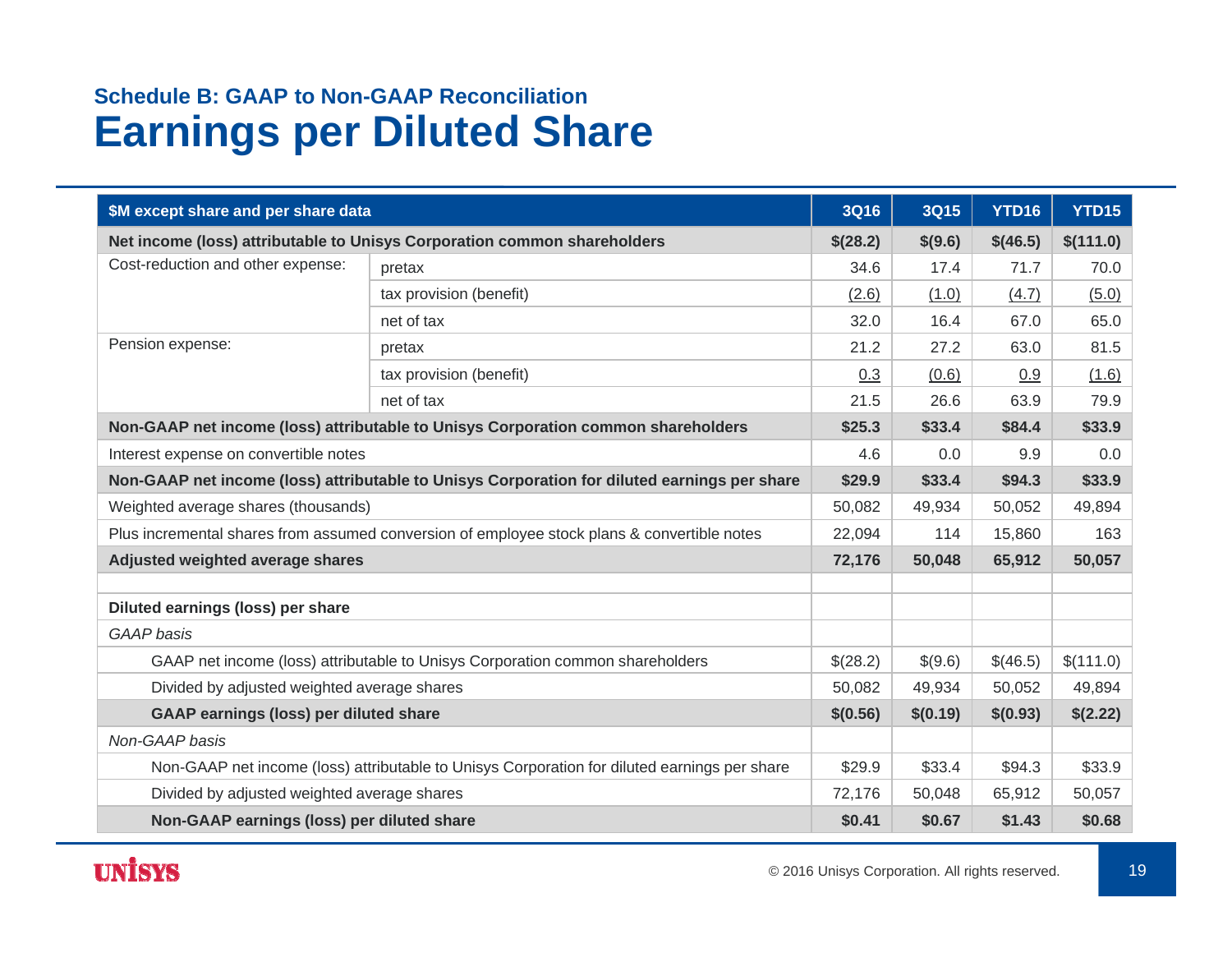#### **Schedule C: GAAP to Non-GAAP ReconciliationFree Cash Flow**

| \$M\$                                  | <b>3Q16</b> | <b>3Q15</b> | YTD16   | <b>YTD15</b> |
|----------------------------------------|-------------|-------------|---------|--------------|
| Cash provided by (used for) operations | \$42.5      | \$(44.1)    | \$101.3 | \$(108.5)    |
| Capital expenditures                   | (36.8)      | (56.6)      | (106.8) | (167.4)      |
| <b>Free cash flow</b>                  | \$5.7       | \$(100.7)   | \$(5.5) | \$(275.9)    |
| Pension funding                        | 39.9        | 39.9        | 104.0   | 115.6        |
| Cost-reduction payments                | 23.1        | 24.4        | 62.3    | 37.6         |
| <b>Adjusted free cash flow</b>         | \$68.7      | $$$ (36.4)  | \$160.8 | \$(122.7)    |